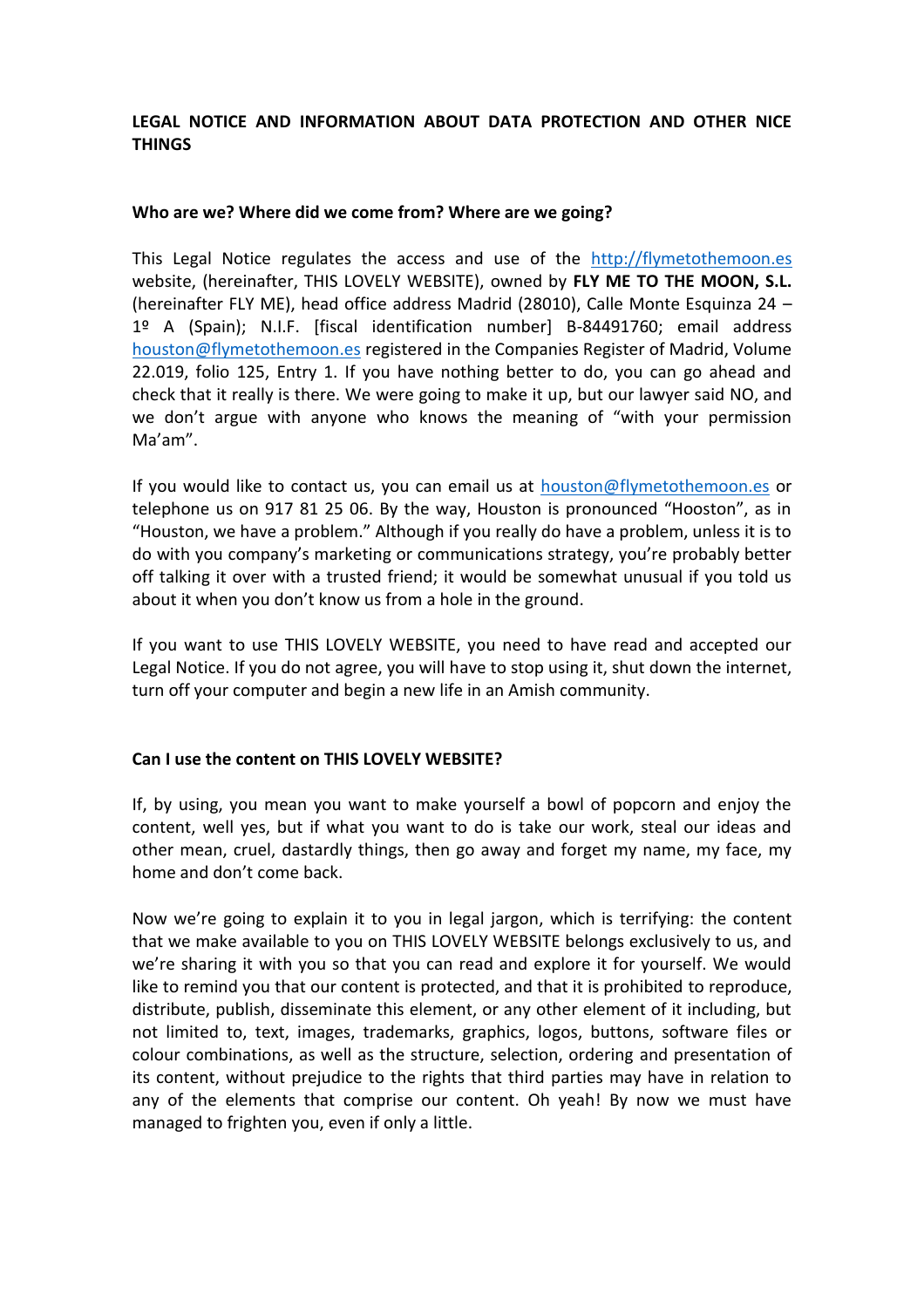If you consider that your intellectual or industrial property rights, your image rights, your honour or that of your family are being damaged by THIS LOVELY WEBSITE, please contact us at this email address: [houston@flymetothemoon.es](mailto:houston@flymetothemoon.es), and we'll either resolve it calmly, or by a duel which only one side can win, as you prefer.

### **Yes, we use cookies like all other websites and yes, it's a nuisance.**

Let's be honest: it's a pain accepting cookies, but you don't really know why. Just think that it's only a little cookie, and that if you want to, you can get rid of it in under a minute, not like the whole packet of cookies you had as a snack the other day; those cookies don't even go away after a 10-hour gym work-out.

PS: We couldn't resist the easy joke about the cookies. We're very sorry. We made a mistake. It won't happen again.

Having said that, we admit we do use cookies, but there are only 2, and Google provides them to us:

| Name of cookie | <b>Duration</b> | Description                                 |
|----------------|-----------------|---------------------------------------------|
| ga             | 2 years         | It is used to distinguish between<br>users. |
| gid            | 24 hours        | It is used to distinguish between<br>users. |

We could now go into endless details about the other types of cookies we have (chocolate, raspberry, technical, customisation, analytical, etc.), but it wouldn't be true. We only have those two and they're more Google's than they are ours, so we'll send you to Google so that you can check whether or not you're happy with them: [https://policies.google.com/privacy?hl=es&gl=ZZ](https://policies.google.com/privacy?hl=es&amp;gl=ZZ)

If you'd like to know more about cookies (and if you have nothing better to do, go for a stroll in the park or to the gym to lose that packet of cookies you polished off!), you can find out more here: [https://en.wikipedia.org/wiki/HTTP\\_cookie](https://en.wikipedia.org/wiki/HTTP_cookie)

Or, if you'd like to make some cookies of your own, we can recommend this recipe that we absolutely love: https://www.bettycrocker.com/recipes/ultimate-chocolatechip-cookies/77c14e03-d8b0-4844-846d-f19304f61c57

### **We will treat your personal details with great care**

The only personal details we process at **FLY ME** are those you provide via the two email addresses we make available so that you can contact us on THIS LOVELY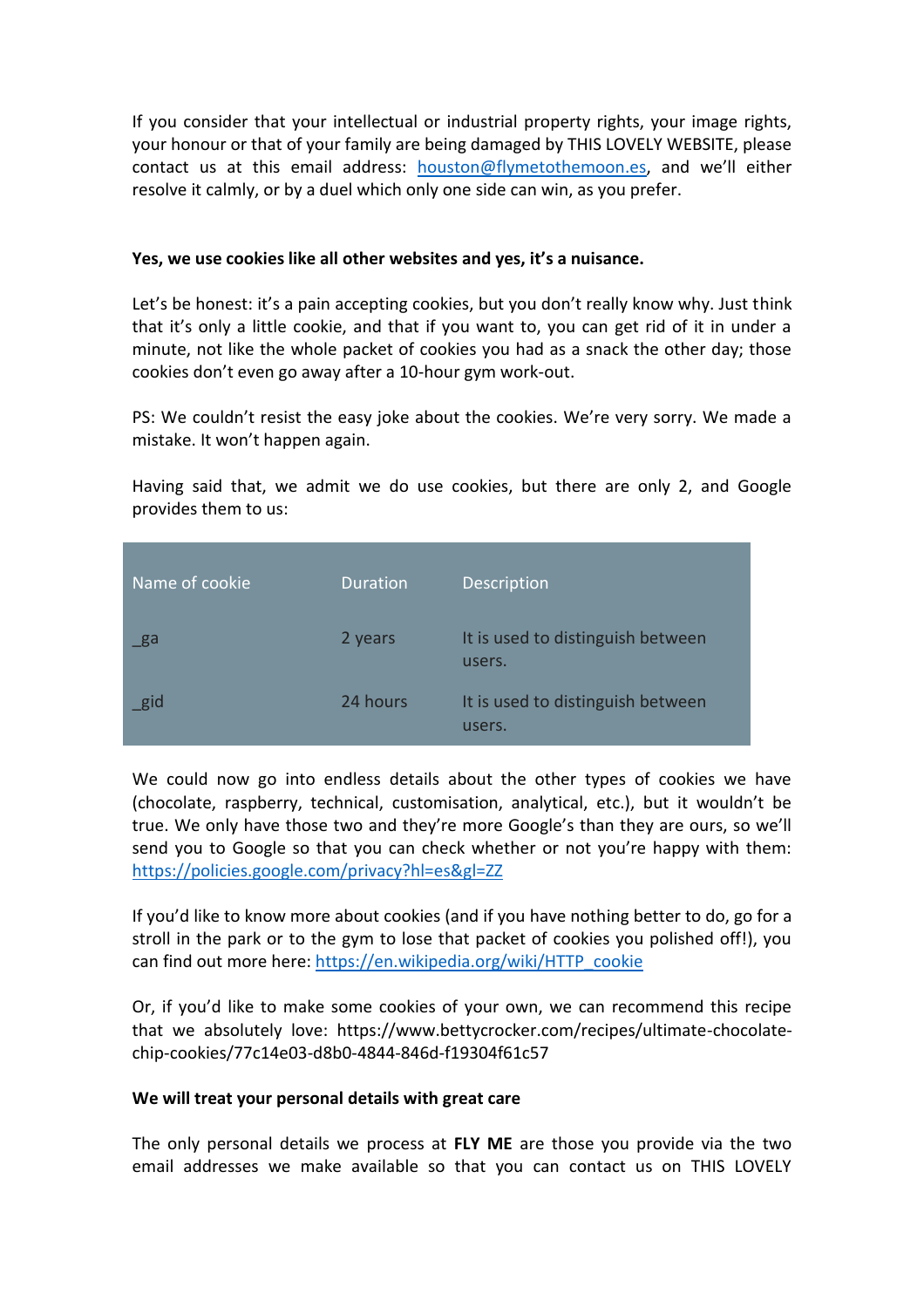WEBSITE, either so that we can work with your company, or because you want to send us your CV. By the way, don't say on your CV that you have intermediate level English; no one will believe it.

If you email your details to us at [houston@flymetothemoon.es](mailto:houston@flymetothemoon.es) to send us a proposal about working together professionally, this is how we will process your data:

| <b>Data Protection</b><br><b>Manager</b> | FLY ME TO THE MOON, S.L.<br>NIF [FISCAL IDENTIFICATION NO.] B-84491760<br>Registered office: Madrid, Calle Monte Esquinza 24 - 1º A (28010 - Spain).                                                                                    |
|------------------------------------------|-----------------------------------------------------------------------------------------------------------------------------------------------------------------------------------------------------------------------------------------|
| <b>Purpose</b>                           | We will use your data to manage the possible professional relationship (in<br>the form of supplying services) that may arise between our respective<br>companies.                                                                       |
| <b>Legal basis</b>                       | The data processing is based on your consent.                                                                                                                                                                                           |
| <b>Recipients</b>                        | Data will not be shared without your express consent, except under legal<br>obligation.                                                                                                                                                 |
| <b>Retention</b><br>period               | Personal data provided to us will be held while you continue to have a<br>relationship with us, and for as long as the purpose of the data processing<br>applies. The data will be deleted if, after 1 year, you have not contacted us. |
| <b>Rights</b>                            | You can access, rectify, or remove your data, or exercise your other rights,<br>by writing to us at: houston@flymetothemoon.es                                                                                                          |

If you email us your details at [rrhh@flymetothemoon.es](mailto:houston@flymetothemoon.es) so that we can consider your profile in potential FLY ME talent selection processes, this is how we will process your data:

| <b>Data Protection</b><br><b>Manager</b> | FLY ME TO THE MOON, S.L.                                                     |
|------------------------------------------|------------------------------------------------------------------------------|
|                                          | NIF [FISCAL IDENTIFICATION NO.] B-84491760                                   |
|                                          | Registered office: Madrid, Calle Monte Esquinza 24 - 1º A (28010 - Spain).   |
| <b>Purpose</b>                           | We will use your data to administer your application to be considered in     |
|                                          | any selection processes that our company may have open.                      |
| <b>Legal basis</b>                       | The data processing is based on your consent.                                |
| <b>Recipients</b>                        | Data will not be shared without your express consent, except under legal     |
|                                          | obligation.                                                                  |
| <b>Retention</b>                         | The personal data you have provided to us will be retained for 1 year from   |
| period                                   | the date it was provided.                                                    |
| <b>Rights</b>                            | You can access, rectify, or remove your data, or exercise your other rights, |
|                                          | by writing to us at: houston@flymetothemoon.es                               |

If you send us your details, we understand that you do so freely, and that you accept that your personal details will be processed in line with your consent and for the purpose for which you have provided them. If, on the other hand, someone is pointing a pistol at you, forget emails, and call the police. As we are sure you'll understand, we have no idea what to do in these situations, but we wish you all the best.

### **We will guard your personal details with lookout towers and laser beams**